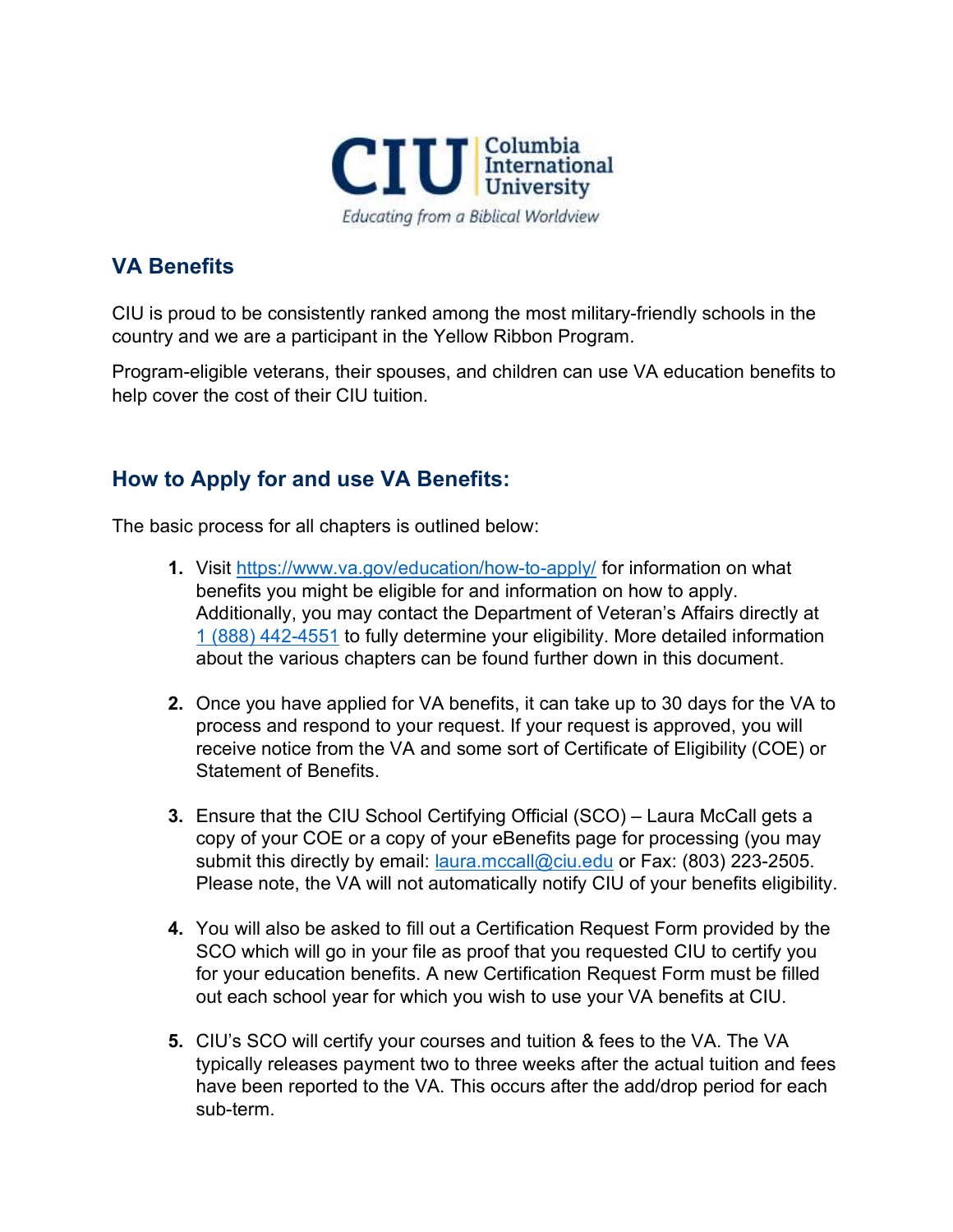- In cases where some or all of the funds are sent directly to the university, once CIU receives payment from the VA, it will be posted to your student account. The Accounting department will be made aware of your status as VA student and will handle your account accordingly. They understand the process of waiting for VA payments.
- In cases where all funds are sent to the student, the student is responsible to pay the university for

# VA Chapters

## VA Ch. 33: Post-9/11 GI Bill

Below are the basic eligibility requirements and VA processing info for the Post-9/11 GI Bill:

- Available for current service members and veterans (with an honorable discharge) with at least 90 days of aggregate service on or after September 10, 2001 or individuals discharged with a service-connected disability after 30 days.
- If you served on active duty after September 10, 2001, you may qualify for the Post-9/11 GI Bill®. See Eligibility Requirements for more information.
- The school will receive payment for tuition and fees directly from the VA based on your percentage of eligibility.
- Students are issued a book stipend and a monthly housing stipend while attending courses (if eligible) directly by the VA, based on the percentage of eligibility and rate of pursuit. See **Post-9/11 Pay Rates** for more information.
- Starting in the 2021-2022 school year, Post-9/11 GI Bill® students who receive Monthly Housing Allowance (MHA) and/or kicker payments are required to verify their enrollment to continue receiving their payments. Please visit the Enrollment Verification page on the VA website to learn more about the enrollment verification requirement and verification methods.

VA Application forms for Ch. 33:

- $\cdot$  22-1990<sup>\*</sup> Use if you are applying for the Post-9/11 GI Bill for the first time.
- 22-1995 Use if you have used your benefits at another institution and would like to transfer to CIU as your primary institution. You will also need to use this form if you are changing the degree level you are pursuing.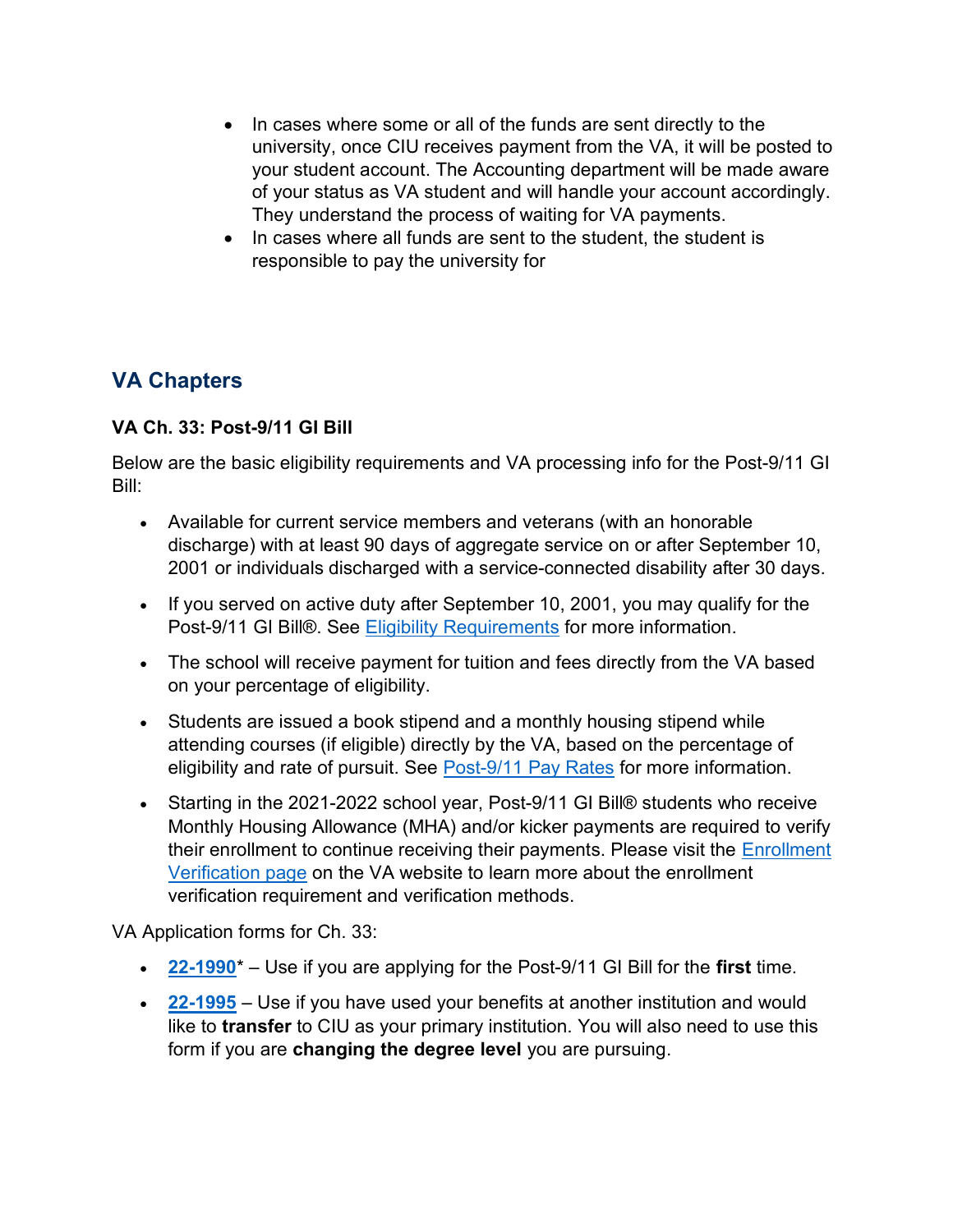$\cdot$  22-1990e<sup>\*</sup> – Use if you are a dependent (child, or spouse as defined in 1 U.S.C. § 7) applying to use a service member's benefits. Please see Transfer of Entitlement for more information.

## VA Ch. 30 & 1606: Montgomery GI Bill (MGIB) and Selected Reserves (MGIB-SR)

Below are the basic eligibility requirements and VA processing info for the Montgomery and Selected Reserves GI Bill:

- The Montgomery GI Bill is available for veterans who began active-duty service after June 30, 1985 and paid into the benefit at the beginning of their service.
- The Selected Reserves GI Bill is available to members of the Selected Reserves with a 6-year service commitment.
- Students are paid directly by the VA on a monthly basis while attending courses. See Chapter 30 Pay Rates or Chapter 1606 Pay Rates for more information.
- Students must verify their enrollment on  $\overline{WAVE}$  at the end of each month in order to receive their benefit payment
- NOTE: No tuition/fees payments will be made to the university by the VA under these chapters. Students are responsible to make sure they pay their student account balance. Students can apply for federal aid and/or set up a payment plan with the accounting department.

VA Application forms for Ch. 30 & 1606:

- 22-1990<sup>\*</sup> Use if you are applying for Montgomery or Selected Reserves GI Bill for the first time.
- 22-1995 Use if you have used your benefits at another institution and would like to transfer to CIU as your primary institution. You will also need to use this form if you are changing the degree level you are pursuing.

#### VA Ch. 35: Dependents' Education Assistance (DEA)

Below are the basic eligibility requirements and VA processing info for the Dependents' Education Assistance program:

 The Survivors' and Dependents' Education Assistance benefit provides assistance to dependents of military service members with a service-connected, permanent, and total disability or who were MIA, POW, or died in connection with a service-related disability.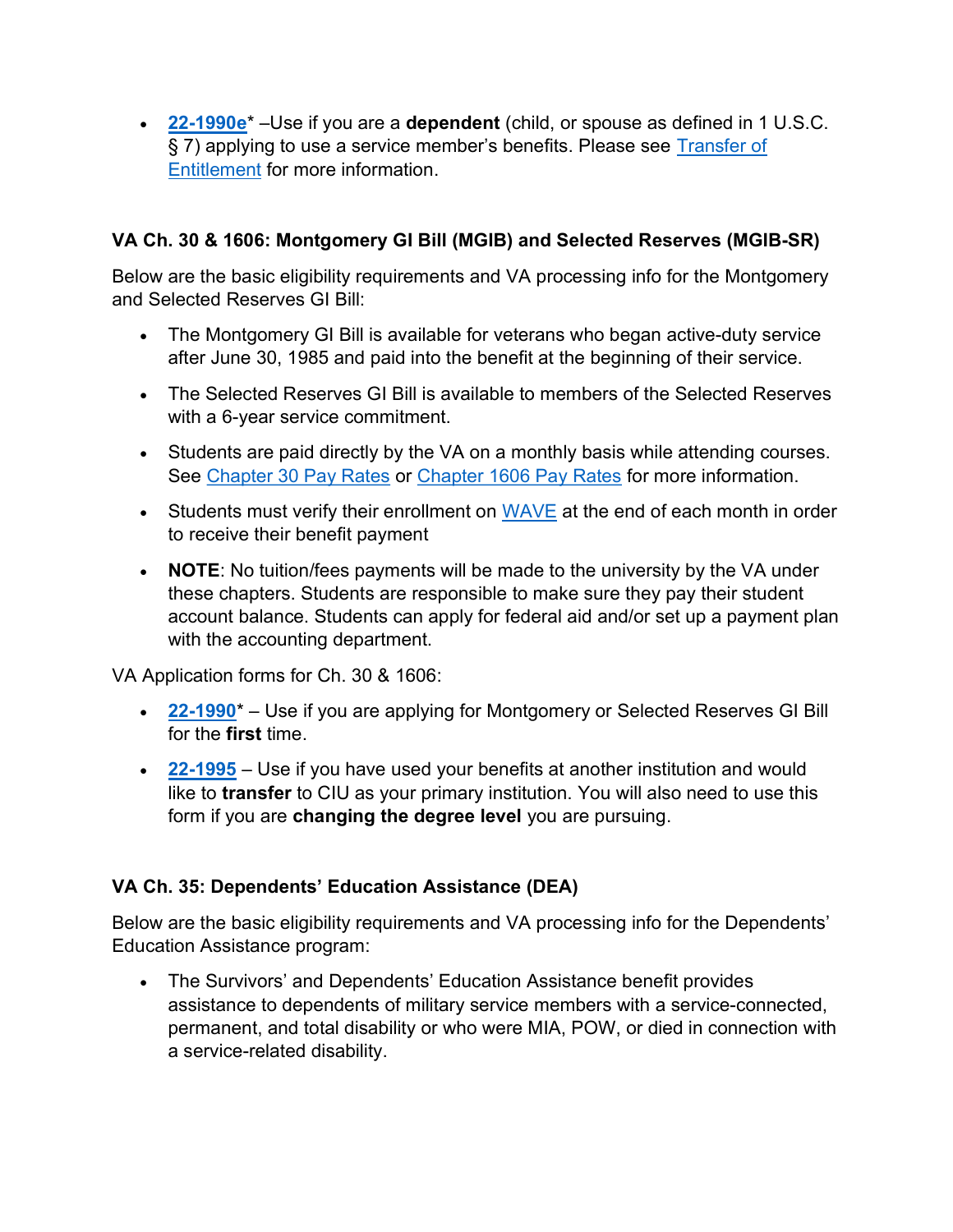- Students are paid directly by the VA on a monthly basis while attending courses. See Pay Rates & Training Times for more information.
- NOTE: No tuition/fees payments will be made to the university by the VA under these chapters. Students are responsible to make sure they pay their student account balance. Students can apply for federal aid and/or set up a payment plan with the accounting department.

VA Application forms for Ch. 35:

- 22-5490 Use if you are applying for Veteran's education benefits for the first time.
- $\cdot$  22-5495 Use if you have used your benefits at another institution and would like to **transfer** to CIU as your primary institution. You will also need to use this form if you are changing the degree level you are pursuing.

## VA Ch. 31: Veteran Readiness and Employment (VR&E)

Below are the basic eligibility requirements and VA processing info for the Veteran Readiness and Employment program:

- Veterans with service-connected disabilities may be eligible. A service-connected disability rating of at least 10% or a memorandum rating of 20% or more from the U.S. Department of Veteran Affairs is required.
- Must be used within 12 years of either the date of separation from active military service or the date in which the veteran was first notified by the U.S. Department of Veterans Affairs of a service-connected disability rating.
- Can cover up to 100% of tuition and fees as well as books, paid directly to the school.
- A monthly subsistence allowance may be available as well.

VA Application forms/process for Ch. 31:

- Contact the Department of Veterans Affairs by phone at (800) 827-1000 to determine your eligibility.
- $\cdot$  28-1900 Complete and submit directly to the VA.
- For more info visit the VR&E page on va.gov.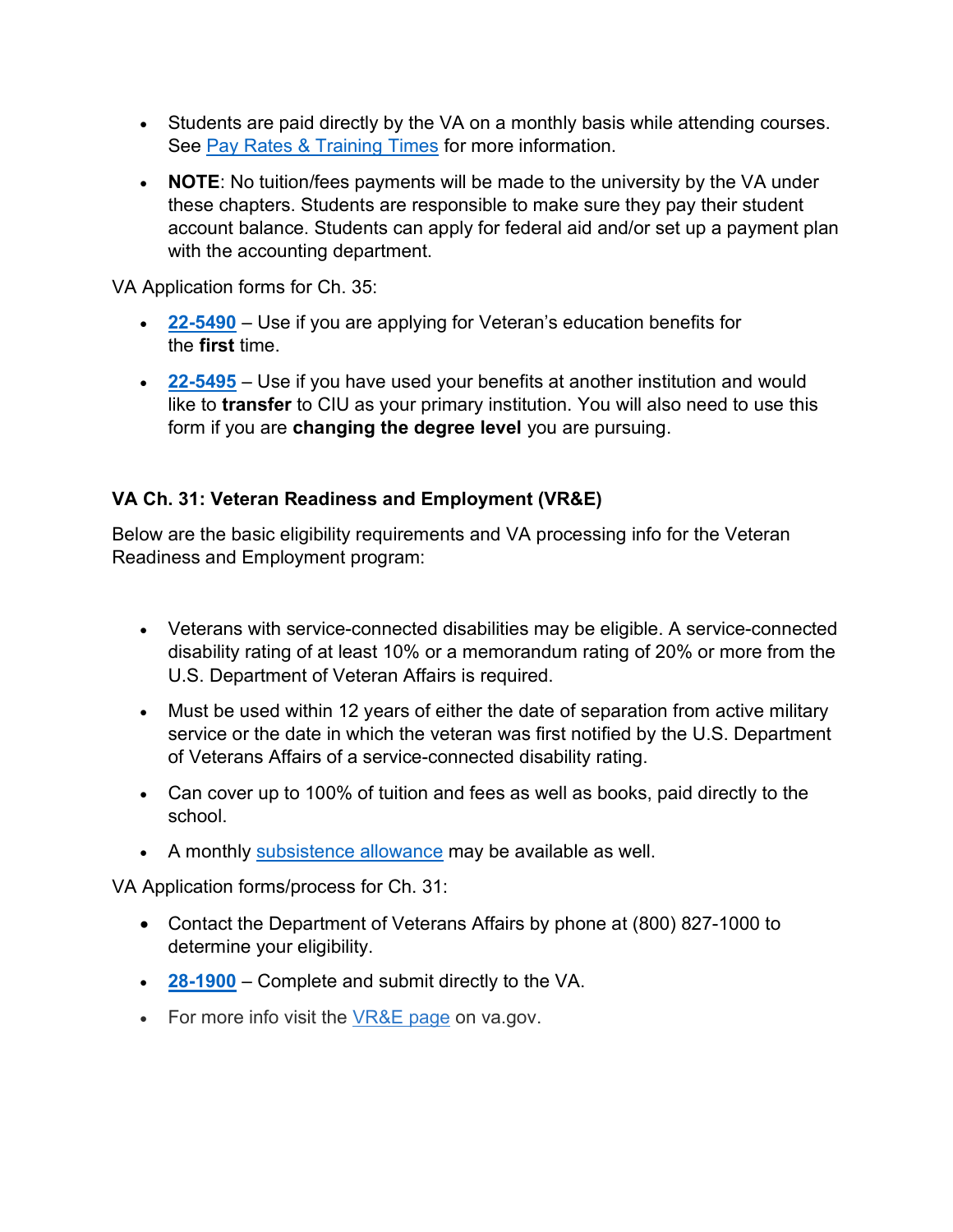# Veterans Benefits' Policies:

Below are the Veterans Benefit Policies that will apply as you use your benefits at Columbia International University. These policies have been given to us by the Department of Veterans Affairs. Please review this information, as well as the more specific information available under the individual chapters above.

#### Changing Courses/Enrollment

You are responsible to make CIU's SCO (Laura McCall) aware of any changes to your courses and/or enrollment. This includes adding or dropping courses, as well as withdrawing from any or all courses. If you drop or withdraw from a course after the approved add/drop period (see the CIU Academic Calendar for add/drop dates) you will be responsible for any debt accrued with the university.

#### Satisfactory Academic Progress and GPA

Veterans Affairs Education Benefits will not be affected due to Satisfactory Academic Progress (SAP) until the student is placed on Academic Dismissal. Students who are on Academic Dismissal are unable to register for courses and therefore unable to utilize their Veterans Benefits. Otherwise, a student's GPA has no effect on their Veterans Benefits. For more information on SAP, please review the Financial Aid SAP Policies.

#### Applicable Courses

All courses certified to the VA must count toward the student's current degree which they are pursuing. If a course, shows up on a degree audit as not counting toward your degree it cannot be certified to the VA for payment. However, if your advisor will allow you to substitute the course in question for another required course toward your degree, you can work with your advisor to file an academic petition with the Registrar's office to make an exception for your course. Once the petition is accepted and in place, the course can be certified to the VA for payment.

#### Applicable Tuition and Fees

All tuition and applicable university fees associated with approved courses can be certified to the VA. However, the Department of Veterans Affairs requires that any tuition-based scholarships and/or grants be deducted from the amount certified prior to submitting it to the VA. Tuition-based scholarships/grants include but are not limited to, SC Tuition Grant and Graduate Assistantships (GA).

Loans and other non-tuition-based aid, such as Federal Pell Grants, do not have to be deducted from the amount certified to the VA.

Room & board and other costs of attendance not related to tuition and applicable fees cannot be certified to the VA for payment.

#### Yellow Ribbon Program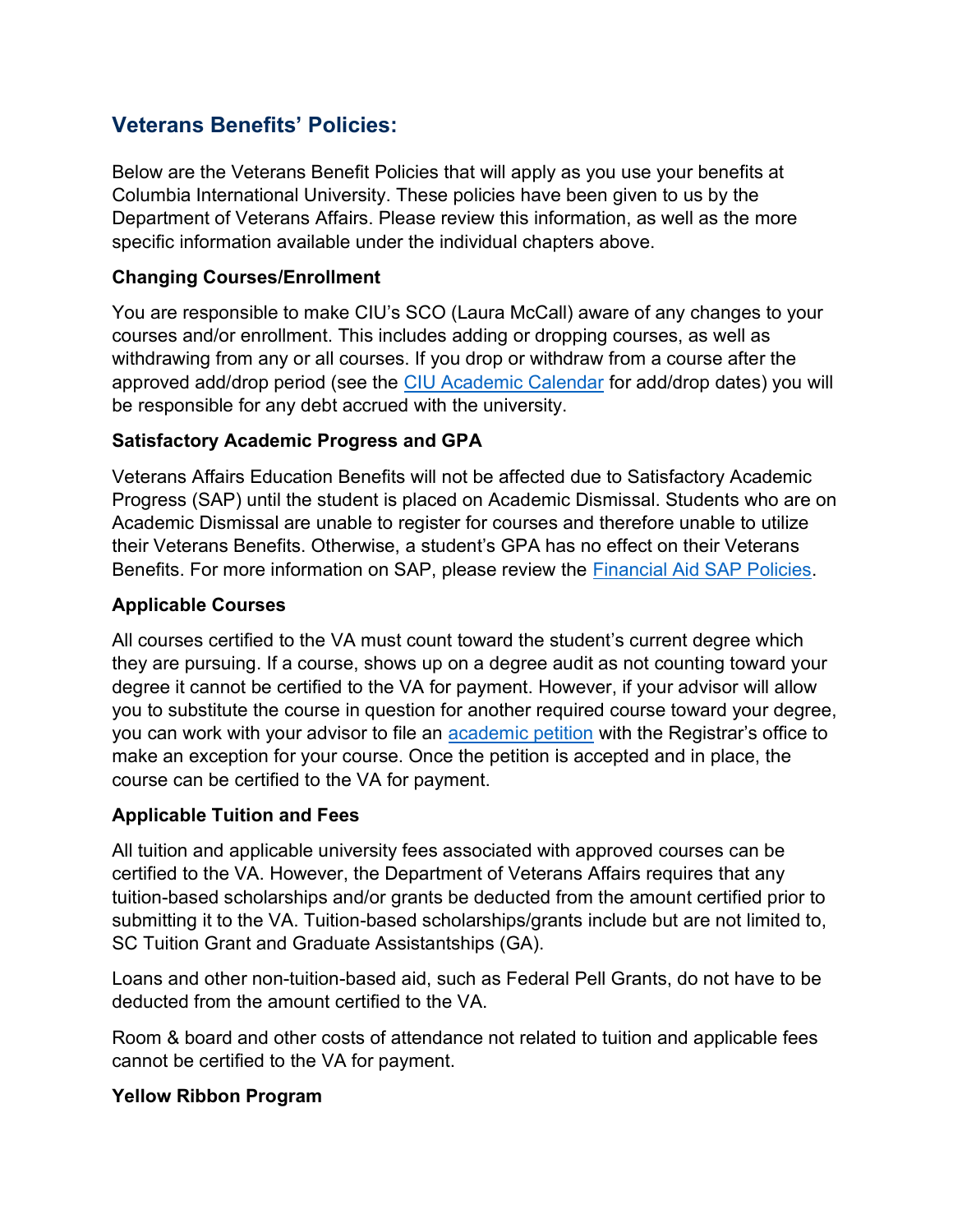Columbia International University has partnered with the Veterans Affairs (VA) Administration to offer the Yellow Ribbon Program to students with 100% eligibility under the Post-9/11 GI Bill®.

This program allows degree-granting institutions of higher learning in the United States to voluntarily enter into an agreement with U.S. Department of Veteran Affairs to fund tuition expenses that exceed the highest public in-state undergraduate tuition rate. The institution can contribute up to 50% of those expenses and U.S. Department of Veteran Affairs will match the same amount as the institution.

- The Yellow Ribbon Program at CIU covers up to 100% of tuition and fees over the Post-9/11 GI Bill yearly tuition cap (50% funded by CIU and 50% funded by the Department of Veterans Affairs).
- The cap on Yellow Ribbon funds is currently unlimited for all programs at CIU.
- All students with 100% eligibility are eligible for the Yellow Ribbon Program, except for Active Duty students and their spouses, per the Department of Veterans Affairs.
- The Yellow Ribbon Program only applies to tuition and associated fees. Housing expenses and other voluntary fees are not covered.
- Most online students who are eligible for Yellow Ribbon are not likely to need this additional coverage due to lower tuition costs.
- Eligible students will automatically receive Yellow Ribbon funding on their account when their tuition and associated fees exceed the Post-9/11 GI Bill yearly Tuition Cap.

# Benefit Exhaustion and Delimiting Dates

It is the student's responsibility to keep track of their remaining benefits and/or any delimiting date associated with their benefits. Students using Chapter 33 benefits can obtain this information at the eBenefits web site. Chapter 33 dependent students and recipients of all other GI Bill® benefits must call the VA Education Benefit hotline, at 1 (888) 442-4551, to receive an updated status of their remaining eligibility. CIU and/or the SCO are not responsible to monitor this information. The student is also responsible for any remaining balance on their student account not covered by their VA benefits or other financial aid.

#### Tuition Assistance and VA Benefits

Per the 2014 Department of Defense Memorandum of Understanding, federal Tuition Assistance and Veterans Affairs benefits cannot be used to pay for the same course(s). Students using Post-9/11 GI Bill® are the only exception to this policy. These students may use their Veterans Education Benefits to cover the remaining balance for courses not completely covered by Federal Tuition Assistance. In this case, GI Bill® funding can